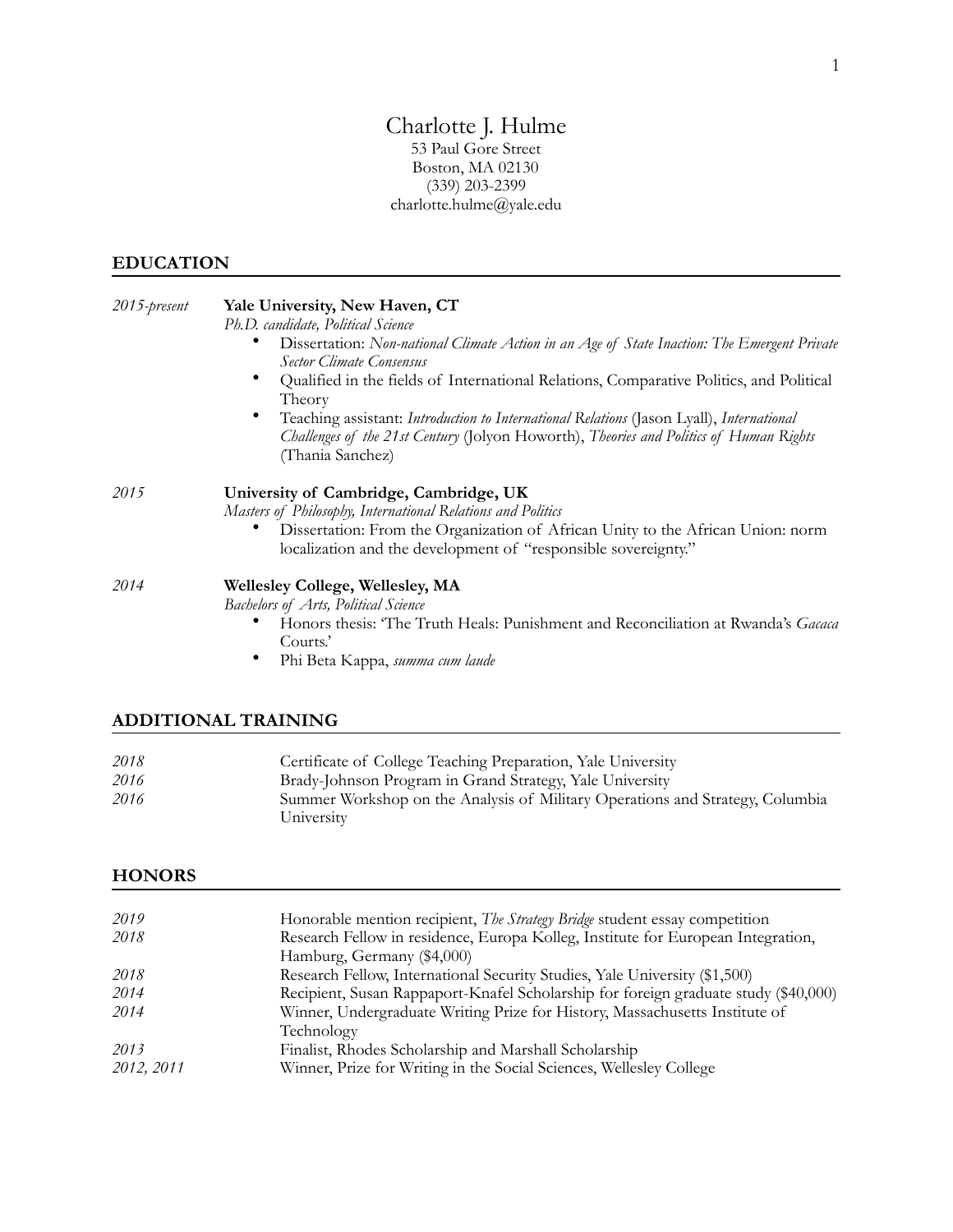### **PUBLICATIONS**

| 2019 | forthcoming-'Grand Strategy in the Age of Climate Change: A Theory of<br>Emergent Grand Strategy,' The Strategy Bridge, September 2019.                                                   |
|------|-------------------------------------------------------------------------------------------------------------------------------------------------------------------------------------------|
| 2018 | 'Islamic State Fighters in Africa: A Look at the Numbers,' co-authored<br>with Jason Warner, CTC Sentinel, August 2018, Combating Terrorism<br>Center, US Military Academy at West Point. |

## **PROFESSIONAL EXPERIENCE**

| 2019 | Member, Early Career Working Group, Centre for Geopolitics and Grand Strategy,<br>University of Cambridge (Jun. – present) |
|------|----------------------------------------------------------------------------------------------------------------------------|
| 2018 | Research assistant, Combating Terrorism Center, US Military Academy at West<br>Point (Jan. $-\text{Dec.}$ )                |
| 2016 | Intern, US Defense Department, Africa Center for Strategic Studies, Washington,<br>D.C. $($ Jun. $-$ Aug. $)$              |
| 2015 | Research assistant, Political Violence Field Lab, Yale University (Sept. – Dec.)                                           |
| 2013 | Intern, US State Department, US Mission to the African Union, Addis Ababa,<br>Ethiopia (Jun. – Aug.)                       |
| 2012 | Intern, US State Department, Bureau of International Organization Affairs,<br>Washington, D.C. (Jun. – Aug.)               |

## **PRESENTATIONS**

| 2019 | 'Emergent National, Subnational, and Private Sector Climate Action,' accepted<br>presenter, International Conference on Climate Change: Impacts and<br>Responses, Washington, D.C.               |
|------|--------------------------------------------------------------------------------------------------------------------------------------------------------------------------------------------------|
| 2018 | The African Union and the development of "responsible sovereignty," American<br>Political Science Association Conference, Boston, MA.                                                            |
| 2013 | 'Countering Terrorism and Upholding Human Rights,' co-presented with US<br>Department of Justice representative, Intergovernmental Authority on<br>Development Conference, Debre Zeit, Ethiopia. |
| 2013 | 'Post-Modernism, the Responsibility to Protect, and Humanitarian Intervention,'<br>Michigan Political Science Association Conference, Alma, MI.                                                  |
| 2013 | The Khmer Rouge Tribunal: Justice Delayed, Justice Denied?' Michigan Political<br>Science Association Conference, Alma, MI.                                                                      |
| 2012 | 'Experiential Learning: Lessons from Sierra Leone,' accepted co-presenter with<br>Elizabeth Wheat, American Political Science Association Conference, New Orleans,<br>LA.                        |